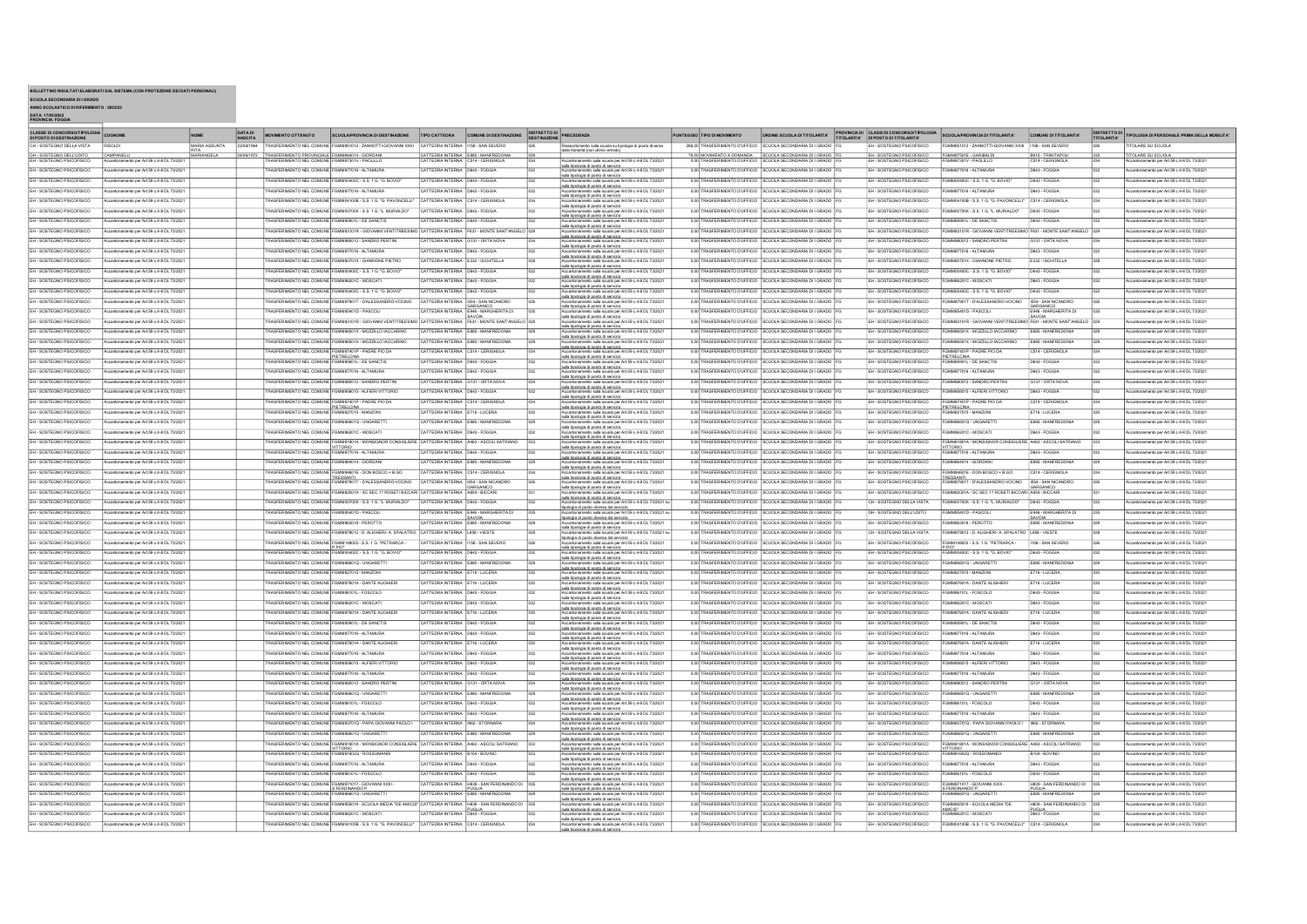| CLASSE DI CONCORSO/TIPOLOGIA<br>DI POSTO DI DESTINAZIONE<br>EH - SOSTEGNO PSICOFISICO                                                                                                                                                     | to per Art.59 c.4-8 DL 73/2                 |                                                      | DATA DI<br>NASCITA     | MOVIMENTO OTTENUTO<br>NEL COMUN                                                                                                                                                                                                    | SCUOLA/PROVINCIA DI DESTINAZIONE<br>MMR77016 - ALTAMURA                                                                                                                                                                                                                           | TIPO CATTEDRA<br>ATTERNA INTERNA                                                                                                               | COMUNE DI DESTINAZIONE<br>D643 - FOGGM                                                                      | DISTRETTO DI<br>DESTINAZIONE | <b>PRECEDENZA</b>                                                                                                                                                                                                                        | PUNTEGGIO TIPO DI MOVIMENTO<br>0,00 TRASFERIMENTO D'UFFICI                         | ORDINE SCUOLA DI TITOLARITA'<br><b>TIOLA SECONDARIA DI LGRAD</b>                                                                                                                                                                                                                                                                                                                                                                                                    | PROVINCIA DI CLASSI DI CONCORSO/TIPOLOGIA<br>TITOLARITA' DI POSTO DI TITOLARITA'<br>SOSTEGNO PSICOEISIC          | SCUOLA/PROVINCIA DI TITOLARITA'<br><b>7016 - ALTAMURA</b>                                                                                                                                                                      | COMUNE DI TITOLARITA'<br>643. FOGGIA                          | DISTRETTO DI<br>TITOLARITA' | TIPOLOGIA DI PERSONALE PRIMA DELLA MOBILITA                           |
|-------------------------------------------------------------------------------------------------------------------------------------------------------------------------------------------------------------------------------------------|---------------------------------------------|------------------------------------------------------|------------------------|------------------------------------------------------------------------------------------------------------------------------------------------------------------------------------------------------------------------------------|-----------------------------------------------------------------------------------------------------------------------------------------------------------------------------------------------------------------------------------------------------------------------------------|------------------------------------------------------------------------------------------------------------------------------------------------|-------------------------------------------------------------------------------------------------------------|------------------------------|------------------------------------------------------------------------------------------------------------------------------------------------------------------------------------------------------------------------------------------|------------------------------------------------------------------------------------|---------------------------------------------------------------------------------------------------------------------------------------------------------------------------------------------------------------------------------------------------------------------------------------------------------------------------------------------------------------------------------------------------------------------------------------------------------------------|------------------------------------------------------------------------------------------------------------------|--------------------------------------------------------------------------------------------------------------------------------------------------------------------------------------------------------------------------------|---------------------------------------------------------------|-----------------------------|-----------------------------------------------------------------------|
| FH. SOSTEGNO PSICOFISICO                                                                                                                                                                                                                  | antonamento ner Art 59 o 4.8 DL 73/201      |                                                      |                        | ASEERIMENTO NEL COMUNE                                                                                                                                                                                                             | <b>MMARG1O, UNGARETT</b>                                                                                                                                                                                                                                                          | CATTEDRA INTERNA                                                                                                                               | FRAS - MANEREDON                                                                                            |                              | Accantonamento sulla scuola per Art.59 c.4-8 DL 73/2021<br>sulla ticologia di costo di servizio<br>Accantonamento sulla scuola per Art.59 c.4-8 DL 73/2021                                                                               | 0.00 TRASFERIMENTO D'UEFICIO                                                       | <b>TIOLA SECONDARIA DI LGRADO</b>                                                                                                                                                                                                                                                                                                                                                                                                                                   | - SOSTEGNO PSICOFISICO                                                                                           | MARGARETY LINCARGTY                                                                                                                                                                                                            | <b>RRS. MANEREDONI</b>                                        |                             |                                                                       |
| FH. SOSTEGNO PSICOEISICO                                                                                                                                                                                                                  | Accartonamento per Art 59 c 4.8 DL 73/202   |                                                      |                        |                                                                                                                                                                                                                                    | RASFERIMENTO NEL COMUNE FOMMONDOC. S S 1 G 13 ROVIO                                                                                                                                                                                                                               | CATTERRA INTERNA DE43 - FOGGIA                                                                                                                 |                                                                                                             |                              | Accantonamento suna scuora per missorio - - - - - - -<br>sulla tipologia di posto di servizio<br>Accantonamento sulla scuola per Art.59 c.4-8 DL 73/2021                                                                                 | 0.00 TRASFERIMENTO D'UEFICIO                                                       | CIJOLA SECONDARIA DI LGRADO                                                                                                                                                                                                                                                                                                                                                                                                                                         | FH. SOSTEGNO PSICOFISICO                                                                                         | FGMMONDOC - S.S. 1 G. 15 BOVIO                                                                                                                                                                                                 | D643 - FOGGIA                                                 |                             | 459648017300                                                          |
| FH. SOSTEGNO PSICOFISICO                                                                                                                                                                                                                  | verbouw Art 50 o 4.9 PK 73/202              |                                                      |                        |                                                                                                                                                                                                                                    | ONEL COMINE ECMMERIAID BASCOL                                                                                                                                                                                                                                                     |                                                                                                                                                | CATTEDRA INTERNA E946 - MARGHERITA DI                                                                       |                              | sulla tipologia di posto di servizio<br>Accantonamento sulla scuola per Art.59 c.4-8 DL 73/2021                                                                                                                                          | 0.00 TRASFERIMENTO D'UEFICIO                                                       | <b>UPLA SCOONDARIA DI LCRADO</b>                                                                                                                                                                                                                                                                                                                                                                                                                                    | EH - SOSTEGNO PSICOEISICO                                                                                        | COMMISSION DASCOL                                                                                                                                                                                                              | FRIA - MARGHERITA D                                           |                             |                                                                       |
| EH - SOSTEGNO PSICOFISICO                                                                                                                                                                                                                 |                                             |                                                      |                        | NEL COMUNE                                                                                                                                                                                                                         | MMR56015 - ALEIERLVITTORI                                                                                                                                                                                                                                                         | SAVOIA<br>CATTEDRA INTERNA D643 - FOGGIA                                                                                                       |                                                                                                             |                              |                                                                                                                                                                                                                                          | 0.00 TRASFERIMENTO D'UFFICIO                                                       |                                                                                                                                                                                                                                                                                                                                                                                                                                                                     | H. SOSTEGNO PSICOFISICO                                                                                          | WAARROOF ALFIERLYTTORY                                                                                                                                                                                                         | SAVOIA<br>D643 - FOGGIA                                       |                             |                                                                       |
| FH. SOSTEGNO PSICOFISICO                                                                                                                                                                                                                  | Accordonationals per Art 50 o 4.9 DL 73/207 |                                                      |                        |                                                                                                                                                                                                                                    | <b>JENTO NEL COMUNE FOMMRASOLO JUNGARETT</b>                                                                                                                                                                                                                                      | CATTEREA INTERNA ERRS - MANEREDONI                                                                                                             |                                                                                                             |                              | Accords member of side conducts and states and the SC 48 DC 73/021<br>state fissions of sociols of states and states and states are considered as<br>$\sim$ 2000 member of side conducts and states and states are considered as<br>a co | 0.00 TRASFERIMENTO D'UEFICIO                                                       | <b>TIOLA SECONDARIA DI LGRADO</b>                                                                                                                                                                                                                                                                                                                                                                                                                                   | H. SOSTEGNO PSICOFISICO                                                                                          | CMMS66010 JINGARETT                                                                                                                                                                                                            | FRRS. MANEREDONI                                              |                             |                                                                       |
| FH. SOSTEGNO PSICOFISICO                                                                                                                                                                                                                  |                                             |                                                      |                        | NEL COMUNE                                                                                                                                                                                                                         | FGMM80701X - GIANNONE PIETRI                                                                                                                                                                                                                                                      | CATTEREA INTERNA E332 - ISCHITELLA                                                                                                             |                                                                                                             |                              |                                                                                                                                                                                                                                          | 0.00 TRASFERIMENTO D'UFFICIO                                                       |                                                                                                                                                                                                                                                                                                                                                                                                                                                                     | H. SOSTEGNO PSICOFISICO                                                                                          | MMS0701X - GIANNONE PIETRO                                                                                                                                                                                                     | <b>F332 - ISCHITELLA</b>                                      |                             |                                                                       |
| EH - SOSTEGNO PSICOFISICO<br>EH - SOSTEGNO PSICOFISICO                                                                                                                                                                                    | Accartonamento per Art 59 c.4-8 DL 73/202   |                                                      |                        |                                                                                                                                                                                                                                    | 601E - DON BOSCO + B.GO<br>THESSANTI<br>RASFERIMENTO NEL COMUNE FGMM87901T - D'ALESSANDRO-VOCINO                                                                                                                                                                                  | CATTEDRA INTERNA<br>CATTEDRA INTERNA 1054 - SAN NICANDR                                                                                        | C514 - CERIGNOL                                                                                             |                              |                                                                                                                                                                                                                                          | 0,00 TRASFE<br>0,00 TRASFERIMENTO D'UFFICIO                                        | CUOLA SECONDARIA DI LGRADO                                                                                                                                                                                                                                                                                                                                                                                                                                          | - SOSTEGNO PSICOFISICO<br>H - SOSTEGNO PSICOFISICO                                                               | 84601E - DON BOSCO + B.GO<br>TRESSANTI<br>FGMM87901T - D'ALESSANDRO-VOCINO                                                                                                                                                     | 2514 - CERIGNOLA<br>054 - SAN NICANDRI                        |                             | to per Art.59 c.4-8 DL 73/202                                         |
| EH - SOSTEGNO PSICOFISICO                                                                                                                                                                                                                 |                                             |                                                      |                        | 07/01/1972 TRASFERIMENTO NEL COMUNE FG                                                                                                                                                                                             | MB6101L - FOSCOLO                                                                                                                                                                                                                                                                 | GARGANICO                                                                                                                                      |                                                                                                             |                              | sulla tipologia di posto di servizio                                                                                                                                                                                                     |                                                                                    | 110.00 MOVIMENTO A DOMANDA SCUOLA SECONDARIA DI I GRADO                                                                                                                                                                                                                                                                                                                                                                                                             | EH - SOSTEGNO PSICOFISICO                                                                                        | MM87001B - ALIGHIERI DANTE                                                                                                                                                                                                     | GARGANICO<br>D643 - FOGGIA                                    |                             | <b>OLARE SU SCUOLA</b>                                                |
| EH - SOSTEGNO PSICOFISICO<br>EH - SOSTEGNO PSICOFISICO<br>EH - SOSTEGNO PSICOFISICO                                                                                                                                                       | BERARD                                      | AMELIA ANNA<br>PATRIZIA<br>GIOVANNA                  |                        |                                                                                                                                                                                                                                    | 29/01/1981 TRASFERMENTO NEL COMUNE FOMM857011 - 2NGARELI NICOLA<br>18/03/1993 TRASFERMENTO NEL COMUNE FOMM867011 - 7DKGOLO<br>17/04/1980 TRASFERMENTO NEL COMUNE FOMM86101L - FOSCOLO                                                                                             | CATTEDRA INTERNA D543 - FOGGIA<br>CATTEDRA INTERNA D543 - FOGGIA<br>CATTEDRA INTERNA D543 - FOGGIA                                             |                                                                                                             |                              |                                                                                                                                                                                                                                          | 125.00 TRASFERIMENTO A<br>271,00 MOVIMENTO A DOMANDA<br>127,00 MOVIMENTO A DOMANDA | SCUOLA SECONDARIA DI IGRADO<br>  SCUOLA SECONDARIA DI IGRADO  <br>  SCUOLA SECONDARIA DI IGRADO                                                                                                                                                                                                                                                                                                                                                                     | EH - SOSTEGNO PSICOFISICO<br>EH - SOSTEGNO PSICOFISICO<br>DH - SOSTEGNO DELL'UDITO                               | 8001R - PIO XII<br>85901L - DE SANCTIS                                                                                                                                                                                         | D643 - FOGGIA<br>D643 - FOGGIA<br>D643 - FOGGIA               |                             | ITOLARE SU SCUOLA<br>ITOLARE SU SCUOLA<br>ITOLARE SU SCUOLA           |
| EH - SOSTEGNO PSICOFISICO                                                                                                                                                                                                                 |                                             |                                                      |                        |                                                                                                                                                                                                                                    |                                                                                                                                                                                                                                                                                   | CATTEDRA INTERNA D543 - FOGGL                                                                                                                  |                                                                                                             |                              | imento sulla scuola di titolarità su altra tipologia di<br>steano                                                                                                                                                                        |                                                                                    | 147,00 MOVIMENTO A DOMANDA SCUOLA SECONDARIA DI I GRADO                                                                                                                                                                                                                                                                                                                                                                                                             | EH - SOSTEGNO PSICOFISICO                                                                                        | 6015 - ALFIERI VITTORIO                                                                                                                                                                                                        |                                                               |                             | <b>OLARE SU SCUOLA</b>                                                |
| EH - SOSTEGNO PSICOFISICO<br>EH - SOSTEGNO PSICOFISICO                                                                                                                                                                                    | MASCIOCCO<br>NADDEQ                         | FRANCESCA<br>ROSARIA ANNA                            |                        |                                                                                                                                                                                                                                    | 21/05/1973 TRASFERIMENTO NEL COMUNE FGMM00700X - S.S. 1 G. "L. MURIALDO"<br>11/06/1974 TRASFERIMENTO NEL COMUNE FGMM00700X - S.S. 1 G. "L. MURIALDO"                                                                                                                              | CATTEDRA INTERNA D543 - FOGGIA                                                                                                                 |                                                                                                             |                              |                                                                                                                                                                                                                                          | 124.00 TRASFERIMENTO A                                                             | SCUOLA SECONDARIA DI I GRADO<br>SCUOLA SECONDARIA DI I GRADO                                                                                                                                                                                                                                                                                                                                                                                                        | EH - SOSTEGNO PSICOFISICO                                                                                        |                                                                                                                                                                                                                                | D643 - FOGGIA                                                 | 032                         | <b>OLARE SU SCUOLA</b>                                                |
| EH - SOSTEGNO PSICOFISICO<br>EH - SOSTEGNO PSICOFISICO                                                                                                                                                                                    | PIRRO<br>SPERA                              | ANNARITA<br>ANTONIO<br>GIUSEPPE PIO                  |                        |                                                                                                                                                                                                                                    | 28/10/1972 TRASFERMENTO NEL COMUNE FOMMO0700X - S.S. 1.G. "L. MURIALDO"<br>16/12/1977 TRASFERMENTO NEL COMUNE FOMMO2001R - DON MILANI<br>2809/1973 TRASFERMENTO NEL COMUNE FOMMO900C - S.S. 1.G. "G. BOVIO"                                                                       | CATTEDRA INTERNA D543 - FOGGIA<br>CATTEDRA INTERNA E885 - MANFREDONIA<br>CATTEDRA INTERNA D543 - FOGGIA                                        |                                                                                                             |                              |                                                                                                                                                                                                                                          |                                                                                    | 142.00 TRASFERIMENTO A SCUOLA SECONDARIA DI IGRADO<br>105,00 MOVIMENTO A DOMANDA SCUOLA SECONDARIA DI IGRADO<br>204.00 MOVIMENTO A DOMANDA SCUOLA SECONDARIA DI IGRADO                                                                                                                                                                                                                                                                                              | EH - SOSTEGNO PSICOFISICO<br>EH - SOSTEGNO PSICOFISICO<br>EH - SOSTEGNO PSICOFISICO                              | 486001R - PIO XII<br>486001R - PIO XII<br>486601Q - UNGARETTI<br>4857011 - ZINGARELLI NICOLA                                                                                                                                   | D643 - FOGGIA<br>E885 - MANFREDONIA<br>D643 - FOGGIA          |                             | ITOLARE SU SCUOLA<br>ITOLARE SU SCUOLA<br>ITOLARE SU SCUOLA           |
| EH - SOSTEGNO PSICOFISICO<br>EH - SOSTEGNO PSICOFISICO<br>EH - SOSTEGNO PSICOFISICO                                                                                                                                                       | SURGO<br>VOVOLA                             | <b>CLAUDIA</b><br>EUCIA<br>FRANCESCO                 |                        |                                                                                                                                                                                                                                    | 25/05/1975 TRASFERIMENTO NEL COMUNE FOMMONOC - S.S. 1.G. "G. BOVIO"<br>04/08/1979 TRASFERIMENTO NEL COMUNE FOMM88201C - MOSCATI<br>20/09/1974 TRASFERIMENTO PROVINCIALE FOMM88201N - PADRE PIO                                                                                    | CATTEDRA INTERNA D543 - FOGGIA                                                                                                                 | CATTEDRA INTERNA D543 - FOGGIA<br>CATTEDRA INTERNA L273 - TORREMAGGIORE                                     |                              |                                                                                                                                                                                                                                          |                                                                                    | 150.00 MOVIMENTO A DOMANDA SCUOLA SECONDARIA DI I GRADO<br>122.00 TRASFERIMENTO A SCUOLA SECONDARIA DI I GRADO<br>109.00 MOVIMENTO A DOMANDA SCUOLA SECONDARIA DI I GRADO                                                                                                                                                                                                                                                                                           | EH - SOSTEGNO PSICOFISICO<br>EH - SOSTEGNO PSICOFISICO<br>EH - SOSTEGNO PSICOFISICO                              | FGMM857011 - ZINGARELLI NICOLA<br>FGMM87001B - ALIGHIERI DANTE<br>FGMM87501E - GARIBALDI                                                                                                                                       | D643 - FOGGIA<br>D643 - FOGGIA<br>B915 - TRINITAPOL           |                             | <b>ITOLARE SU SCUOLA</b><br>TOLARE SU SCUOLA<br>TOLARE SU SCUOLA      |
| EH - SOSTEGNO PSICOFISICO<br>EH - SOSTEGNO PSICOFISICO                                                                                                                                                                                    | ARMILLOTTA<br>BERARDI                       | <b>ANNALISA</b>                                      |                        |                                                                                                                                                                                                                                    |                                                                                                                                                                                                                                                                                   |                                                                                                                                                |                                                                                                             |                              |                                                                                                                                                                                                                                          |                                                                                    |                                                                                                                                                                                                                                                                                                                                                                                                                                                                     | EH - SOSTEGNO PSICOFISICO                                                                                        | FGMM87501E - GARIBALDI<br>GMM880012 - SANDRO PERTIN                                                                                                                                                                            | B915 - TRINITAPOLI<br>G131 - ORTA NOVA                        |                             | <b>ITOLARE SU SCUOLA</b><br><b>TOLARE SU SCUOLA</b>                   |
| EH - SOSTEGNO PSICOFISICO<br>EH - SOSTEGNO PSICOFISICO<br>EH - SOSTEGNO PSICOFISICO                                                                                                                                                       | BICCAR<br>CENTRA                            | ANNALISA                                             |                        |                                                                                                                                                                                                                                    |                                                                                                                                                                                                                                                                                   |                                                                                                                                                |                                                                                                             |                              | Prevista dal C.C.N.                                                                                                                                                                                                                      |                                                                                    |                                                                                                                                                                                                                                                                                                                                                                                                                                                                     | EH - SOSTEGNO PSICOFISICO<br>AA25 - LINGUA STRANIERA<br>EH - SOSTEGNO PSICOFISICO                                | FGMM880012 - SANDRO PERTINI<br>FGMM830011 - AMICARELLI<br>FGMM880012 - SANDRO PERTINI                                                                                                                                          | G131 - ORTA NOV<br>F631 - MONTE SANT'ANGE<br>G131 - ORTA NOVA |                             | TOLARE SU SCUOLA<br>OLARE SU SCUOLA                                   |
| EH - SOSTEGNO PSICOFISICO<br>EH - SOSTEGNO PSICOFISICO<br>EH - SOSTEGNO PSICOFISICO                                                                                                                                                       | CICCONE<br>COCCIA                           | ANGELO<br>ALFREDO LOREN                              |                        |                                                                                                                                                                                                                                    | 06/12/1994 TRASFERMENTO PROVINCIALE FOMM821016 - D'APOLITO<br>18/10/1988 TRASFERMENTO PROVINCIALE FOMM86010 - UNGARETTI<br>11/10/1981 TRASFERMENTO PROVINCIALE FOMM84101B - MICHELANGELO                                                                                          |                                                                                                                                                | CATTEDRA INTERNA B357 - CAGNANO VARANO                                                                      |                              |                                                                                                                                                                                                                                          |                                                                                    |                                                                                                                                                                                                                                                                                                                                                                                                                                                                     | EH - SOSTEGNO PSICOFISICO<br>EH - SOSTEGNO PSICOFISICO<br>EH - SOSTEGNO PSICOFISICO                              | FGMM806014 - PADRE GIULIO CASTELLI B829 - CARPIN                                                                                                                                                                               |                                                               |                             | TOLARE SU SCUOLA<br><b>ITOLARE SU SCUOLA</b>                          |
|                                                                                                                                                                                                                                           | DE SIO<br><b>DELLA VELLA</b><br>DESTINO     | MARIA LUIGIA<br><b>VINCENZA</b><br>MARCO             |                        |                                                                                                                                                                                                                                    |                                                                                                                                                                                                                                                                                   |                                                                                                                                                | CATTEDRA INTERNA E885 - MANFREDONIA 021                                                                     |                              |                                                                                                                                                                                                                                          |                                                                                    | $\frac{\frac{3600 \text{ MO} \times \text{N}}{1000 \text{ MO} \times \text{N}}}{\frac{1000 \text{ NO} \times \text{N}}{1000 \text{ MO} \times \text{N}} \times \frac{1000 \text{ NO} \times \text{N}}{1000 \text{ NO} \times \text{N}} \times \frac{1000 \text{ NO} \times \text{N}}{1000 \text{ NO} \times \text{N}} \times \frac{1000 \text{ NO} \times \text{N}}{1000 \text{ NO} \times \text{N}} \times \frac{1000 \text{ NO} \times \text{N}}{1000 \text{ NO}$ | EH - SOSTEGNO PSICOFISICO                                                                                        | FGMM87401P - PADRE PIO DA<br>FGMM80701X - GIANNONE PIETRO<br>FGMM83701Q - PAPA GIOVANNI PAOLO I                                                                                                                                | C514 - CERIGNOLA<br>1962 - STORNARA                           |                             | ITOLARE SU SCUOLA.<br>ITOLARE SU SCUOLA<br><b>ITOLARE SU SCUOLA</b>   |
| EH - SOSTEGNO PSICOFISICO<br>EH - SOSTEGNO PSICOFISICO<br>EH - SOSTEGNO PSICOFISICO                                                                                                                                                       | DI BRITA<br><b>DI GIOVINE</b>               | SEVERINA<br>LEONARDO                                 |                        |                                                                                                                                                                                                                                    | 1910/1994 TRASFERMENTO PROVINCIALE FOMMBS0015 - ALFIERIVITTORIO<br>2005/1975 TRASFERMENTO PROVINCIALE FOMMBS0015 - ALFIERIVITTORIO<br>2005/1972 TRASFERMENTO PROVINCIALE FOMMB8101T - FILIPPO CELOZZI                                                                             |                                                                                                                                                | CATTEDRA INTERNA DE 12 - FOGGIA<br>CATTEDRA INTERNA DE 13 - FOGGIA<br>CATTEDRA INTERNA L273 - TORREMAGGIORE |                              |                                                                                                                                                                                                                                          |                                                                                    |                                                                                                                                                                                                                                                                                                                                                                                                                                                                     | EH - SOSTEGNO PSICOFISICO                                                                                        | FGMM04100B - S.S. 1 G. "G. PAVONCELLI" C514 - CERIGNOLA<br>FGMM880012 - SANDRO PERTINI                                                                                                                                         | G131 - ORTA NOVA                                              |                             | OLARE SU SCUOLA<br>TOLARE SU SCUOLA                                   |
| EH - SOSTEGNO PSICOFISICO<br>EH - SOSTEGNO PSICOFISICO<br>EH - SOSTEGNO PSICOFISICO                                                                                                                                                       | DIMAURO<br>GIOIA                            | ROCCO MARIO<br><b>ALFONSINA</b>                      |                        |                                                                                                                                                                                                                                    | 2301/1967 TRASFERMENTO PROVINCIALE FOMM890012 - SANDRO PERTINI CATTEDRA INTERNA (S131 - ORTA NOVA)<br>311/291978   TRASFERMENTO PROVINCIALE FOMM89010 - FRANCESCO DE MATTEO   CATTEDRA NITERNA   0239 - DELICETO<br>[081981978   TRA                                              |                                                                                                                                                |                                                                                                             |                              | Prevista dal C.C.N.                                                                                                                                                                                                                      |                                                                                    | 223.00 MOVIMENTO A DOMANDA SCUOLA SECONDARIA DI IGRADO F<br>182.00 MOVIMENTO A DOMANDA SCUOLA SECONDARIA DI IGRADO F<br>60.00 MOVIMENTO A DOMANDA SCUOLA SECONDARIA DI IGRADO F                                                                                                                                                                                                                                                                                     | EH - SOSTEGNO PSICOFISICO<br>EH - SOSTEGNO PSICOFISICO<br>EH - SOSTEGNO PSICOFISICO                              | FGMM806014 - PADRE GIULIO CASTELLI   B829 - CARPINO<br>80012 - SANDRO PERTINI                                                                                                                                                  | G131 - ORTA NOV                                               |                             | <b>ITOLARE SU SCUOLA</b><br>OLARE SU SCUOLA                           |
| EH - SOSTEGNO PSICOFISICO<br>EH - SOSTEGNO PSICOFISICO                                                                                                                                                                                    | GIULIANI<br>GRAVINA<br>GUERRA               | CHIARA ELVIRA<br>PASQUALE<br>ANNA LICIA              |                        | 18/05/1981 TRASFERIMENTO PROVINCIALE FGMM853018 - PEROTTO<br>26/07/1983 TRASFERIMENTO PROVINCIALE FGMM86501X - MOZZILLO                                                                                                            |                                                                                                                                                                                                                                                                                   |                                                                                                                                                |                                                                                                             |                              |                                                                                                                                                                                                                                          |                                                                                    |                                                                                                                                                                                                                                                                                                                                                                                                                                                                     | EH - SOSTEGNO PSICOFISICO                                                                                        | FGMM87301V - PAOLILLO<br>FGMM87501E - GARIBALDI<br>FGMM87501E - GARIBALDI                                                                                                                                                      | C514 - CERIGNOLA<br>B915 - TRINITAPOLI<br>B915 - TRINITAPOLI  |                             | TOLARE SU SCUOLA<br><b>ITOLARE SU SCUOLA</b><br>OLARE SU SCUOLA       |
| EH - SOSTEGNO PSICOFISICO<br>EH - SOSTEGNO PSICOFISICO                                                                                                                                                                                    | LONGO                                       | SANDRA<br><b>ANNALISA</b>                            |                        | 2007/1980 TRASFERMENTO PROVINCIALE ISLAMING 2009/1980 TRASFERMENTO PROVINCIALE ISLAMING 2011/11/37<br>27/09/1979 TRASFERMENTO PROVINCIALE ISLAMING 2021/11/379 TRASFERMENTO PROVINCIALE ISLAMING 2012/11/37<br>27/09/1980 TRASFERM | 182018 - PEROTTO CATTEDRA INTERNA E885 - MANFREDONIA<br>183018 - PEROTTO CACARINO CATTEDRA INTERNA E885 - MANFREDONIA<br>183018 - PEROTTO CATTEDRA INTERNA E885 - MANFREDONIA<br>18320 - ROSSOMANDI CATTEDRA INTERNA E104 - BOVINO<br>1M863018 - PEROTTO<br>1M81602Q - ROSSOMANDI |                                                                                                                                                |                                                                                                             |                              |                                                                                                                                                                                                                                          |                                                                                    |                                                                                                                                                                                                                                                                                                                                                                                                                                                                     | EH - SOSTEGNO PSICOFISICO                                                                                        | 856015 - ALFIERI VITTORIO<br>87401P - PADRE PIO DA<br>863018 - PEROTTO                                                                                                                                                         | D643 - FOGGIA                                                 |                             | <b>OLARE SU SCUOLA</b><br>OLARE SU SCUOLA                             |
| EH - SOSTEGNO PSICOFISICO<br>EH - SOSTEGNO PSICOFISICO<br>EH - SOSTEGNO PSICOFISICO<br>EH - SOSTEGNO PSICOFISICO                                                                                                                          | NAPOLITANO<br>PIEMONTESE                    | ANTONIA<br>SILVANA                                   |                        |                                                                                                                                                                                                                                    | B6801B - FIORITTI<br>1863018 - PEROTTO<br>1842017 - FRANCESCO ANTONIO                                                                                                                                                                                                             |                                                                                                                                                | CATTEDRA INTERNA 4339 - APRICENA<br>CATTEDRA INTERNA 4339 - APRICENA<br>CATTEDRA INTERNA 4716 - LUCERA      |                              |                                                                                                                                                                                                                                          |                                                                                    |                                                                                                                                                                                                                                                                                                                                                                                                                                                                     | EH - SOSTEGNO PSICOFISICO<br>EH - SOSTEGNO PSICOFISICO<br>EH - SOSTEGNO PSICOFISICO<br>EH - SOSTEGNO PSICOFISICO | 886101L - FOSCOLO<br>886001R - PIO XII                                                                                                                                                                                         | E885 - MANFREDONI<br>D643 - FOGGIA                            |                             | <b>OLARE SU SCUOLA</b><br><b>OLARE SU SCUOLA</b>                      |
|                                                                                                                                                                                                                                           |                                             | CINDY<br>CARLA                                       |                        |                                                                                                                                                                                                                                    |                                                                                                                                                                                                                                                                                   |                                                                                                                                                |                                                                                                             |                              |                                                                                                                                                                                                                                          |                                                                                    |                                                                                                                                                                                                                                                                                                                                                                                                                                                                     |                                                                                                                  | M880012 - SANDRO PERTINI<br>M87501E - GARIBALDI<br>M86101L - FOSCOLO                                                                                                                                                           | D643 - FOGGIA<br>G131 - ORTA NOVA                             |                             | <b>TOLARE SU SCUOLA</b><br>TOLARE SU SCUOLA<br><b>OLARE SU SCUOLA</b> |
| EH - SOSTEGNO PSICOFISICO<br>EH - SOSTEGNO PSICOFISICO<br>EH - SOSTEGNO PSICOFISICO                                                                                                                                                       | SANTORO                                     | ROSANNA MAR                                          |                        |                                                                                                                                                                                                                                    |                                                                                                                                                                                                                                                                                   |                                                                                                                                                |                                                                                                             |                              |                                                                                                                                                                                                                                          |                                                                                    |                                                                                                                                                                                                                                                                                                                                                                                                                                                                     | EH - SOSTEGNO PSICOFISICO<br>EH - SOSTEGNO PSICOFISICO<br>EH - SOSTEGNO PSICOFISICO                              | 1011 - FOSCOLO                                                                                                                                                                                                                 | B915 - TRINITAPOL<br>D643 - FOGGIA<br>D643 - FOGGIA           |                             | OLARE SU SCUOLA<br><b>OLARE SU SCUOLA</b>                             |
| EM - SOSTENO PSICORSO (VAIENTE<br>EM - SOSTENO PSICORSICO (VAIENTE<br>EM - SOSTENO PSICORSICO (VAIENTE<br>EM - ASSETENO PSICORSICO (VAIENTE<br>2001 - ARTE E MMAGINE SC - IGR. CIONAUDO<br>2001 - ARTE E MMAGINE SC - IGR. MAGINO<br>2001 |                                             | GIUSEPPINA<br>SALVATORE<br>GABRIELLA                 |                        |                                                                                                                                                                                                                                    |                                                                                                                                                                                                                                                                                   |                                                                                                                                                |                                                                                                             |                              | Prevista dal C.C.N.                                                                                                                                                                                                                      |                                                                                    |                                                                                                                                                                                                                                                                                                                                                                                                                                                                     | EH - SOSTEGNO PSICOFISICO<br>EH - SOSTEGNO PSICOFISICO<br>EH - SOSTEGNO PSICOFISICO                              | 5901L - DE SANCTIS<br>57011 - ZINGARELLI NICOLA<br>80012 - SANDRO PERTINI                                                                                                                                                      | D643 - FOGGIA<br>D643 - FOGGIA<br>G131 - ORTA NOVA            |                             | <b>CLARE SU SCUOLA</b><br>FOLARE SU SCUOLA<br>TOLARE SU SCUOLA        |
|                                                                                                                                                                                                                                           |                                             | PATRIZIA<br>ELSA                                     |                        |                                                                                                                                                                                                                                    | 29/07/1971 TRASFERIMENTO NEL COMUNE FGMM87301V - PAOLILLO<br>29/07/1980 TRASFERIMENTO NEL COMUNE FGMM00700X - S.S. 1 G. "L. MURIALDO"                                                                                                                                             |                                                                                                                                                |                                                                                                             |                              |                                                                                                                                                                                                                                          |                                                                                    |                                                                                                                                                                                                                                                                                                                                                                                                                                                                     | EH - SOSTEGNO PSICOFISICO FGM<br>A001 - ARTE E MMAGINE SC. I GR. FGM                                             | FGMM87301V - PAOLILLO<br>FGMM86001R - PIO XII                                                                                                                                                                                  | C514 - CERIGNOLA                                              |                             | TOLARE SU SCUOLA<br>TOLARE SU SCUOLA                                  |
|                                                                                                                                                                                                                                           |                                             | <b>ROMANA</b>                                        |                        | 19/08/1978 TRASFERMENTO NEL COMUNE FGMM87301V - PAOLILLO<br>17/01/1978 TRASFERMENTO NEL COMUNE FGMM863018 - PEROTTO                                                                                                                |                                                                                                                                                                                                                                                                                   | GATTEDRA ESTERNA CEN - CERIGNOLA<br>CATTEDRA INTERNA CEN - CERIGNOLA<br>CATTEDRA INTERNA CEN - CERIGNOLA<br>CATTEDRA INTERNA E885 - MANFREDONI |                                                                                                             |                              |                                                                                                                                                                                                                                          |                                                                                    |                                                                                                                                                                                                                                                                                                                                                                                                                                                                     |                                                                                                                  | A001 - ARTE E IMMAGINE SC. I GR. FGMM04100B - S.S. 1 G. "G. PAVONCELLI" C514 - CERIGNOLA<br>EH - SOSTEGNO PSICOFISICO FGMM863018 - PEROTTO E885 - MANFREDONI                                                                   |                                                               |                             | <b>OLARE SU SCUOLA</b><br>OLARE SU SCUOLA                             |
|                                                                                                                                                                                                                                           |                                             | <b>ROSARIA</b><br>EMANUELA<br>MARCELLA<br>MARIANGELA |                        |                                                                                                                                                                                                                                    | USE WING INTRAFFISHENTO NEL COMUNE FOMMISSOR - PID 2011<br>  2500/1979   TRASFERMENTO PROVINCIALE FOMMISSOR - FORCOLO<br>  1500/1977   TRASFERMENTO PROVINCIALE FOMMISSOR - ANGARELLI NICOLA<br>  24/12/1977   TRASFERMENTO PROVINCIALE                                           | CATTEDRA INTERNA D643 - FOGGIA<br>CATTEDRA INTERNA D643 - FOGGIA<br>CATTEDRA INTERNA D643 - FOGGIA<br>CATTEDRA INTERNA D643 - FOGGIA           |                                                                                                             |                              |                                                                                                                                                                                                                                          |                                                                                    |                                                                                                                                                                                                                                                                                                                                                                                                                                                                     | A001 - ARTE E MMAGINE SC. I GR. FGMM877016 - ALTAMURA                                                            |                                                                                                                                                                                                                                | D643 - FOGGIA                                                 |                             | TOLARE SU SCUOLA<br>TOLARE SU SCUOLA<br>TOLARE SU SCUOLA              |
|                                                                                                                                                                                                                                           |                                             |                                                      |                        |                                                                                                                                                                                                                                    |                                                                                                                                                                                                                                                                                   |                                                                                                                                                |                                                                                                             |                              |                                                                                                                                                                                                                                          |                                                                                    |                                                                                                                                                                                                                                                                                                                                                                                                                                                                     |                                                                                                                  | ARRIS - ANTHE E MANAGHE SO, LIGR. FRAMMISTOD - AND HANDIS CONSIGRATION - AND A ARRIST CONSIDERED AND ARRIST CONSIDERED AND ARRIST CONSIDERED AND ARRIST CONSIDERED AND A MANY RESIDENCE AND A MANY RESIDENCE AND A MANY RESIDE |                                                               |                             | <b>ITOLARE SU SCUOLA</b>                                              |
| ITAL STORIA ED CIVICA GEOGISC I                                                                                                                                                                                                           |                                             | <b><i>IMBERTO</i></b><br>/INCENZA                    |                        |                                                                                                                                                                                                                                    | TRASFERIMENTO PROVINCIALE FGMM835014 - GRIMALDI<br>TRASFERIMENTO NEL COMUNE FGMM83701Q - PAPA GIOVANNI PAOLO I                                                                                                                                                                    | CATTEDRA INTERNA 1072 - SAN PAOLO I<br>CATTEDRA INTERNA 1962 - STORNARA                                                                        |                                                                                                             |                              |                                                                                                                                                                                                                                          |                                                                                    |                                                                                                                                                                                                                                                                                                                                                                                                                                                                     |                                                                                                                  |                                                                                                                                                                                                                                |                                                               |                             | <b>OLARE SU SCUOLA</b><br>OLARE SU SCUOLA                             |
| ITAL STORIA ED CIVICA GEOG SC.                                                                                                                                                                                                            | ANDREA                                      | SIMONA                                               | 3/04/1008              | <b>RASEERIMENTO NEL COMUNE</b>                                                                                                                                                                                                     | GMMONAGOC.SS 1 G 7G BOVIOT                                                                                                                                                                                                                                                        | CATTEREA INTERNA DE43 - FOGGIA                                                                                                                 |                                                                                                             |                              |                                                                                                                                                                                                                                          | 56.00 TRASFERIMENTO A<br>DOMANDA CONDIZIONATA                                      | SCUOLA SECONDARIA DI LGRADO                                                                                                                                                                                                                                                                                                                                                                                                                                         | ITAL STORIA ED CIVICA GEOG SC L                                                                                  | <b>MARDOLR</b> , PIO XII                                                                                                                                                                                                       | D643 - FOGGIA                                                 |                             | <b>TOLARE SU SCUOLA</b>                                               |
| A022 -<br>ITAL.,STORIA,ED.CIVICA,GEOG.SCJ                                                                                                                                                                                                 | DE MICHELE<br>GUERCIA                       | ANTONELLA<br><b>IRENE</b>                            | 4/05/1989<br>(01/1980) | <b>RASEERMENTO NEL COMUNI</b><br>RASFERIMENTO NEL COMUNI                                                                                                                                                                           | MM00700X - S.S. 1 G. 1 MURIALDO<br>MM84601E - DON BOSCO + B.GO                                                                                                                                                                                                                    | CATTERBA INTERNA<br>CATTEDRA INTERNA C514 - CERIGNOLA                                                                                          | D643 - FOGGIA                                                                                               |                              |                                                                                                                                                                                                                                          | <b>JENTO A DOMAND</b><br>124 00 M<br>116.00 MOVIMENTO A DOMANDA                    | CUOLA SECONDARIA DI LGRADO<br><b>SCUOLA SECONDARIA DI I GRADO</b>                                                                                                                                                                                                                                                                                                                                                                                                   | A022 -<br> ITAL.,STORIA,ED.CIVICA,GEOG.SC.I<br>H - SOSTEGNO PSICOFISICO                                          | MMA6101L - FOSCOLO<br>GMM84601E - DON BOSCO + B.GO                                                                                                                                                                             | <b>MAR</b> , FOGGIA<br>C514 - CERIGNOLA                       |                             | ITOLARE SU SCUOLA<br><b>ITOLARE SU SCUOLA</b>                         |
| ITAL STORIA ED CIVICA GEOGISC I                                                                                                                                                                                                           |                                             |                                                      |                        |                                                                                                                                                                                                                                    | TRESSANTI                                                                                                                                                                                                                                                                         |                                                                                                                                                |                                                                                                             |                              |                                                                                                                                                                                                                                          |                                                                                    |                                                                                                                                                                                                                                                                                                                                                                                                                                                                     |                                                                                                                  | RESSANTI                                                                                                                                                                                                                       |                                                               |                             |                                                                       |
| A022 -<br>ITAL.STORIA, ED.CIVICA, GEOG.SC.I                                                                                                                                                                                               | ASCULLI                                     | <b>ESTER</b>                                         | 10111964               | RASFERIMENTO NEL COMUN                                                                                                                                                                                                             | 700X - S.S. 1 G. 'L. MURIALDO                                                                                                                                                                                                                                                     | CATTEDRA INTERNA                                                                                                                               | D643 - FOGGIA                                                                                               |                              |                                                                                                                                                                                                                                          | 211.00 MOVIMENTO A DOMANDA                                                         | <b>SCUOLA SECONDARIA DI I GRADO</b>                                                                                                                                                                                                                                                                                                                                                                                                                                 | TAL STORIA ED.CIVICA GEOG.SC.I                                                                                   | <br>IIL - FOSCOLO                                                                                                                                                                                                              | D643 - FOGGIA                                                 |                             | <b>ITOLARE SU SCUOLA</b>                                              |
| ITAL.STORIA.ED.CIVICA.GEOG.SC.I                                                                                                                                                                                                           |                                             | <b>ANIELA</b>                                        | 106/1988               | RASEERIMENTO NEL COMUNE                                                                                                                                                                                                            | MMR54014 - GIORDAN                                                                                                                                                                                                                                                                | CATTEDRA ESTERNA                                                                                                                               | FRR5 - MANEREDONI                                                                                           |                              |                                                                                                                                                                                                                                          | 91.00 MOVIMENTO A DOMANDA                                                          | <b>SCUOLA SECONDARIA DI LGRADO</b>                                                                                                                                                                                                                                                                                                                                                                                                                                  | ITAL STORIA ED.CIVICA GEOG.SC.                                                                                   | BRAD10 - UNGARET                                                                                                                                                                                                               | <b>E885 - MANFREDONIA</b>                                     |                             | <b>ITOLARE SU SCUOLA</b>                                              |
| A022 -<br>ITAL.,STORIA,ED.CIVICA,GEOG.SCJ                                                                                                                                                                                                 | REZIOS                                      | <b>MARIA</b>                                         | 5/12/197               | RASFERIMENTO NEL COMUNE                                                                                                                                                                                                            | 3MM835014 - GRIMALD                                                                                                                                                                                                                                                               | STESSO COMUNE<br>CATTEDRA INTERNA                                                                                                              | 1072 - SAN PAOLO DI<br>CIVITATE                                                                             |                              |                                                                                                                                                                                                                                          | 50.00 MOVIMENTO A DOMANDA                                                          | <b>SCUOLA SECONDARIA DI I GRADO</b>                                                                                                                                                                                                                                                                                                                                                                                                                                 | -<br>1 - SOSTEGNO PSICOFISICO                                                                                    | GMM835014 - GRIMALD                                                                                                                                                                                                            | 1072 - SAN PAOLO DI CIVITATE                                  |                             | <b>ITOLARE SU SCUOLA</b>                                              |
| ITAL.STORIA.ED.CIVICA.GEOG.SC.                                                                                                                                                                                                            | RARASS                                      | CARLA                                                | 10/10/1083             | RASFERIMENTO PROVINCIALE                                                                                                                                                                                                           | GMM148003 - S.S. 1 G. "PETRARCA -                                                                                                                                                                                                                                                 | CATTEDRA INTERNA                                                                                                                               | 158 - SAN SEVERO                                                                                            |                              |                                                                                                                                                                                                                                          | 31.00 TRASFERIMENTO A                                                              | <b>SCUOLA SECONDARIA DI I GRADO</b>                                                                                                                                                                                                                                                                                                                                                                                                                                 | ITAL. STORIA.ED.CIVICA.GEOG.SC.                                                                                  | MM80701X - GIANNONE PIETRO                                                                                                                                                                                                     | E332 - ISCHITELLA                                             |                             | <b>TOLARE SU SCUOLA</b>                                               |
| A022 -<br>ITAL.,STORIA,ED.CIVICA,GEOG.SCJ                                                                                                                                                                                                 | 11M                                         | <b>ARIA LUISA</b>                                    |                        | ASFERIMENTO PROVINCIALE                                                                                                                                                                                                            | P.PIO"<br>FGMM83701Q - PAPA GIOVANNI PAOLO I                                                                                                                                                                                                                                      | CATTEDRA INTERNA                                                                                                                               | 1962 - STORNARD                                                                                             |                              | vista dal C.C.N.I.                                                                                                                                                                                                                       | <u>DOMANDA CONDIZIONATA.</u><br>MOVIMENTO A DOMANDA                                | CUOLA SECONDARIA DI I GRADO                                                                                                                                                                                                                                                                                                                                                                                                                                         | ITAL STORIA ED.CIVICA GEOG.SC.I                                                                                  | 80012 - SANDRO PERTINI                                                                                                                                                                                                         | 131 - ORTA NOVA                                               |                             | <b>TOLARE SU SCUOLA</b>                                               |
| A022 -<br> ITAL.,STORIA,ED.CIVICA,GEOG.SC.I                                                                                                                                                                                               | <b>BEVILACQUA</b>                           | EONARDA                                              | 6/12/1979              | RASFERIMENTO PROVINCIALE                                                                                                                                                                                                           | MM86101L - FOSCOLO                                                                                                                                                                                                                                                                | CATTEDRA INTERNA                                                                                                                               | D643 - FOGGIA                                                                                               |                              | vista dal C.C.N.L                                                                                                                                                                                                                        | 45.00 TRASFERIMENTO A                                                              | CUOLA SECONDARIA DI I GRAD                                                                                                                                                                                                                                                                                                                                                                                                                                          | ITAL. STORIA.ED.CIVICA.GEOG.SC.                                                                                  | M04100B - S.S. 1 G. "G. PAVONCELLI                                                                                                                                                                                             | C514 - CERIGNOLA                                              |                             | <b>ITOLARE SU SCUOLA</b>                                              |
| A022 -<br>ITAL.,STORIA,ED.CIVICA,GEOG.SC.I                                                                                                                                                                                                | ROZZA                                       |                                                      |                        | SFERIMENTO PROVINCIALI                                                                                                                                                                                                             | 86101L - FOSCOLO                                                                                                                                                                                                                                                                  | CATTEDRA INTERNA                                                                                                                               | 643 - FOGGIA                                                                                                |                              |                                                                                                                                                                                                                                          | <u>DOMANDA CONDIZIONATA.</u><br>TRASFERIMENTO A                                    | <b>CUOLA SECONDARIA DI I GRAD</b>                                                                                                                                                                                                                                                                                                                                                                                                                                   |                                                                                                                  | 017 - PALMIER                                                                                                                                                                                                                  | 58 - SAN SEVERC                                               |                             | <b>TOLARE SU SCUOLA</b>                                               |
|                                                                                                                                                                                                                                           |                                             | PAOLA                                                | (/03/1979              | ASFERIMENTO PROVINCIALE                                                                                                                                                                                                            | 3MM148003 - S.S. 1 G. "PETRARCA-                                                                                                                                                                                                                                                  | CATTEDRA INTERNA                                                                                                                               | 158 - SAN SEVERO                                                                                            |                              |                                                                                                                                                                                                                                          | DOMANDA CONDIZIONATA<br>54.00 MOVIMENTO A DOMANDA                                  | CUOLA SECONDARIA DI I GRAD                                                                                                                                                                                                                                                                                                                                                                                                                                          | ITAL_STORIA,ED.CIVICA,GEOG.SC.                                                                                   | 835014 - GRIMALDI                                                                                                                                                                                                              | 1072 - SAN PAOLO DI CIVITAT                                   |                             | TOLARE SU SCUOLA                                                      |
| ITAL.STORIA.ED.CIVICA.GEOG.SC.I                                                                                                                                                                                                           |                                             | ROSSELLA                                             | V02/1983               | ASFERIMENTO PROVINCIALE                                                                                                                                                                                                            | P.PIO*<br>1857011 - ZINGARELLI NICOLA                                                                                                                                                                                                                                             |                                                                                                                                                |                                                                                                             |                              |                                                                                                                                                                                                                                          |                                                                                    |                                                                                                                                                                                                                                                                                                                                                                                                                                                                     | ITAL STORIA ED.CIVICA GEOG.SC.                                                                                   | M87601A - DANTE ALIGHIER                                                                                                                                                                                                       |                                                               |                             |                                                                       |
| A022 -<br>ITAL.,STORIA,ED.CIVICA,GEOG.SC.I                                                                                                                                                                                                | ELL'OSSO                                    |                                                      |                        |                                                                                                                                                                                                                                    |                                                                                                                                                                                                                                                                                   | CATTEDRA INTERNA                                                                                                                               | D643 - FOGGIA                                                                                               |                              |                                                                                                                                                                                                                                          | 47,00 TRASFERIMENTO D'UFFICIO                                                      | CUOLA SECONDARIA DI I GRADO                                                                                                                                                                                                                                                                                                                                                                                                                                         | A022 -<br>ITAL.,STORIA,ED.CIVICA,GEOG.SC.                                                                        |                                                                                                                                                                                                                                | 716 - LUCERA                                                  |                             | <b><i>OLARE SU SCUOLA</i></b>                                         |
| ITAL., STORIA, ED.CIVICA, GEOG.SC.                                                                                                                                                                                                        | LORENZO                                     |                                                      |                        |                                                                                                                                                                                                                                    | 86101L - FOSCOLO                                                                                                                                                                                                                                                                  | <b>ATTEDRA INTERNA</b>                                                                                                                         | 643 - FOGGIA                                                                                                |                              |                                                                                                                                                                                                                                          | 102.00 M<br><b>IMENTO A DOMANDA</b>                                                | <b>UOLA SECONDARIA DI I GRAD</b>                                                                                                                                                                                                                                                                                                                                                                                                                                    | ITAL_STORIA,ED.CIVICA,GEOG.SC.                                                                                   | 87301V - PAOLILLO                                                                                                                                                                                                              | 2514 - CERIGNOLA                                              |                             | <b>TOLARE SU SCUOLA</b>                                               |
| A022 -<br>ITAL.,STORIA,ED.CIVICA,GEOG.SC.I                                                                                                                                                                                                | <b>NGLESE</b>                               | NTONELLA                                             | 2/05/197               | SFERIMENTO PROVINCIALI                                                                                                                                                                                                             | <b>IM819016 - VIA ROMA</b>                                                                                                                                                                                                                                                        | <b>ATTEDRA INTERNA</b>                                                                                                                         | A015 - ACCADIA                                                                                              |                              | ista dal C.C.N.I.                                                                                                                                                                                                                        | 69.00 MOVIMENTO A DOMANDA                                                          | CUOLA SECONDARIA DI I GRADO                                                                                                                                                                                                                                                                                                                                                                                                                                         | A022 -<br>ITAL.,STORIA,ED.CIVICA,GEOG.SC.                                                                        | 57011 - ZINGARELLI NICOLA                                                                                                                                                                                                      | 643 - FOGGIA                                                  |                             | <b>TOLARE SU SCUOLA</b>                                               |
| ITAL.STORIA.ED.CIVICA.GEOG.SC.                                                                                                                                                                                                            |                                             | ULIA PIA                                             |                        |                                                                                                                                                                                                                                    | SCT713003 - C.T.P. RODI GARGANICO                                                                                                                                                                                                                                                 |                                                                                                                                                | 332 - ISCHITELLA                                                                                            |                              |                                                                                                                                                                                                                                          | <b>RIMENTO D'UFFICI</b>                                                            | <b>CUOLA SECONDARIA DI I GRAD</b>                                                                                                                                                                                                                                                                                                                                                                                                                                   | ITAL STORIA.ED.CIVICA.GEOG.SC.                                                                                   | M84101B - MICHELANGELO                                                                                                                                                                                                         | 842 - VICO DEL GARGAN                                         |                             | <b>TOLARE SU SCUOLA</b>                                               |
| A022 -<br>ITAL.,STORIA,ED.CIVICA,GEOG.SC.I                                                                                                                                                                                                | <b>COLONGO</b>                              | <b>IAGRAZI</b>                                       |                        |                                                                                                                                                                                                                                    | 01Q - UNGARET                                                                                                                                                                                                                                                                     | ATTEDRA INTERN                                                                                                                                 | - MANFREDON                                                                                                 |                              |                                                                                                                                                                                                                                          | <b>MENTO A DOMANDA</b>                                                             | UOLA SECONDARIA DI I GRAD                                                                                                                                                                                                                                                                                                                                                                                                                                           | ITAL_STORIA,ED.CIVICA,GEOG.SC.I                                                                                  | NICONE<br>L - DE SANCTIO                                                                                                                                                                                                       | 343 - FOGGIA                                                  |                             | OLARE SU SCUOLA                                                       |
| A022 -<br>ITAL.,STORIA,ED.CIVICA,GEOG.SC.I                                                                                                                                                                                                | LACENTINO                                   | STELLA                                               |                        | RASFERIMENTO PROVINCIAL                                                                                                                                                                                                            | 6601Q - UNGARETT                                                                                                                                                                                                                                                                  | ATTEDRA ESTERN                                                                                                                                 | 85 - MANFREDONIA                                                                                            |                              |                                                                                                                                                                                                                                          | 68.00 MOVIMENTO A DOMANDA                                                          | CUOLA SECONDARIA DI I GRAD                                                                                                                                                                                                                                                                                                                                                                                                                                          | AUZZ -<br>ITAL.,STORIA,ED.CIVICA,GEOG.SC.I                                                                       | FGCT704008 - DISTRETTO N.26 SAN                                                                                                                                                                                                | 58 - SAN SEVERC                                               |                             | TOLARE SU SCUOLA                                                      |
| A022 -<br>ITAL.,STORIA,ED.CIVICA,GEOG.SC.I                                                                                                                                                                                                |                                             | <b>RIA ERIKA</b>                                     |                        |                                                                                                                                                                                                                                    | 7011 - ZINGARELLI NICOLA                                                                                                                                                                                                                                                          | STESSO COMUNE<br>CATTEDRA INTERI                                                                                                               |                                                                                                             |                              |                                                                                                                                                                                                                                          | NTO A DOMAND                                                                       | JOLA SECONDARIA DI I GRAD                                                                                                                                                                                                                                                                                                                                                                                                                                           | TAL STORIA ED.CIVICA GEOG.SC.                                                                                    | SEVERO<br>FGMM84601E - DON BOSCO + B.GO                                                                                                                                                                                        | 14 - CERIGNOLA                                                |                             | <b>OLARE SU SCUOLA</b>                                                |
| ITAL.STORIA.ED.CIVICA.GEOG.SC.                                                                                                                                                                                                            |                                             | <b>RIA LUISA</b>                                     |                        | ASFERIMENTO PROVINCIAL                                                                                                                                                                                                             | 86101L - FOSCOLO                                                                                                                                                                                                                                                                  | ATTEDRA INTERN                                                                                                                                 | 43 - FOGGM                                                                                                  |                              |                                                                                                                                                                                                                                          | <b>IMENTO A DOMANDA</b>                                                            | UOLA SECONDARIA DI I GRAD                                                                                                                                                                                                                                                                                                                                                                                                                                           | TAL STORIA ED.CIVICA GEOG.SC.                                                                                    | RESSANTI<br>FGMM81602Q - ROSSOMAND                                                                                                                                                                                             | 04 - BOVINO                                                   |                             | OLARE SU SCUOLA                                                       |
| A022 -<br>ITAL.,STORIA,ED.CIVICA,GEOG.SC                                                                                                                                                                                                  |                                             | ONELL                                                |                        | ASFERIMENTO PROVINCIA                                                                                                                                                                                                              | 101L - FOSCOL                                                                                                                                                                                                                                                                     | <b>ATTEDRA INTERN</b>                                                                                                                          |                                                                                                             |                              |                                                                                                                                                                                                                                          | <b>INTO A DOMAND</b>                                                               | <b>UOLA SECONDARIA DI I GRAD</b>                                                                                                                                                                                                                                                                                                                                                                                                                                    |                                                                                                                  | <b>301V - PAOLILLO</b>                                                                                                                                                                                                         | 514 - CERIGNOLA                                               |                             | OLARE SU SCUOLA                                                       |
|                                                                                                                                                                                                                                           |                                             | <b>NALISA</b>                                        |                        |                                                                                                                                                                                                                                    | 01Q - DOMENICO SAVI                                                                                                                                                                                                                                                               |                                                                                                                                                |                                                                                                             |                              |                                                                                                                                                                                                                                          | NTO A DOMAND                                                                       | UOLA SECONDARIA DI I GRAI                                                                                                                                                                                                                                                                                                                                                                                                                                           | TAL.,STORIA,ED.CIVICA,GEOG.SC.                                                                                   |                                                                                                                                                                                                                                | 885 - MANFREDONI                                              |                             | <b>OLARE SU SCUOLA</b>                                                |
| ITAL.,STORIA,ED.CIVICA,GEOG.SC.                                                                                                                                                                                                           | <b>IGELILLIS</b>                            | <b>SIULIANA</b>                                      |                        |                                                                                                                                                                                                                                    | 183101R - GIOVANNI VENTITREESIM                                                                                                                                                                                                                                                   | <b>TEDRA INTERNA</b>                                                                                                                           | 631 - MONTE SANT'ANGEL                                                                                      |                              |                                                                                                                                                                                                                                          | IMENTO A DOMANDA                                                                   | <b>JUOLA SECONDARIA DI I GRADO</b>                                                                                                                                                                                                                                                                                                                                                                                                                                  | TAL.,STORIA,ED.CIVICA,GEOG.SC.                                                                                   | "UBALDO FERRAI                                                                                                                                                                                                                 | 129 - CASTELVERDI                                             |                             | OLARE SU SCUOLA                                                       |
| A022 -<br>ITAL.,STORIA,ED.CIVICA,GEOG.SC.I                                                                                                                                                                                                |                                             |                                                      |                        | TERPROVINCIALE                                                                                                                                                                                                                     | <b>RIMT, EILIPPO CELOZZ</b>                                                                                                                                                                                                                                                       | <b>ITTEDRA INTERNA</b>                                                                                                                         | 273. TORREMAGGIORE                                                                                          |                              |                                                                                                                                                                                                                                          | 1570<br><b>INTO A DOMAND</b>                                                       | <b>JIOLA SECONDARIA DI LG</b>                                                                                                                                                                                                                                                                                                                                                                                                                                       | A022 -<br> ITAL.,STORIA,ED.CIVICA,GEOG.SC.I<br>SOSTEGNO PSICOEISICO                                              | <b>ICASTELVERDE)</b><br>CASTELVERDE)                                                                                                                                                                                           | 770 - CIVITANOVA MARI                                         |                             | <b>TOLARE SU SCUOLA</b>                                               |
| MUZZ -<br>ITAL.,STORIA,ED.CIVICA,GEOG.SC                                                                                                                                                                                                  |                                             | <b>RIA INCORON</b>                                   |                        | <b>FERPROVINCIALE</b>                                                                                                                                                                                                              | 148003 - S.S. 1 G. "PETRARCA                                                                                                                                                                                                                                                      | CATTEDRA INTERNA                                                                                                                               | 8 - SAN SEVER                                                                                               |                              |                                                                                                                                                                                                                                          | <b>INTO A DOMANDA</b>                                                              | <b>CUOLA SECONDARIA DI I GRAD</b>                                                                                                                                                                                                                                                                                                                                                                                                                                   |                                                                                                                  | 0019 - LEOPOLDO MONTIN                                                                                                                                                                                                         | 19 - CAMPOBASS                                                |                             | OLARE SU SCUOL                                                        |
| A022 -<br>ITAL.,STORIA,ED.CIVICA,GEOG.SC.I                                                                                                                                                                                                |                                             |                                                      |                        | <b>FERPROVINCIALE</b>                                                                                                                                                                                                              |                                                                                                                                                                                                                                                                                   |                                                                                                                                                |                                                                                                             |                              |                                                                                                                                                                                                                                          |                                                                                    |                                                                                                                                                                                                                                                                                                                                                                                                                                                                     | HUZZ -<br>ITAL.,STORIA,ED.CIVICA,GEOG.SC.I                                                                       |                                                                                                                                                                                                                                |                                                               |                             |                                                                       |
| A022 -<br> ITAL.,STORIA,ED.CIVICA,GEOG.SC.I                                                                                                                                                                                               |                                             | MCESCA                                               |                        | TERPROVINCIALE                                                                                                                                                                                                                     | M83101R - GIOVANNI VENTITREESIM                                                                                                                                                                                                                                                   | TEDRA INTERNA                                                                                                                                  | F631 - MONTE SANT'ANGE                                                                                      |                              |                                                                                                                                                                                                                                          | 48,00 MOVIMENTO A DOMANDA                                                          | <b>CUOLA SECONDARIA DI I GRAD</b>                                                                                                                                                                                                                                                                                                                                                                                                                                   | A022 -<br> ITAL.,STORIA,ED.CIVICA,GEOG.SC.I                                                                      | MM8CB01X - SECOND. I GR.<br>CONFALONIER                                                                                                                                                                                        | 205 - MILANO                                                  |                             | <b>OLARE SU SCUOLA</b>                                                |